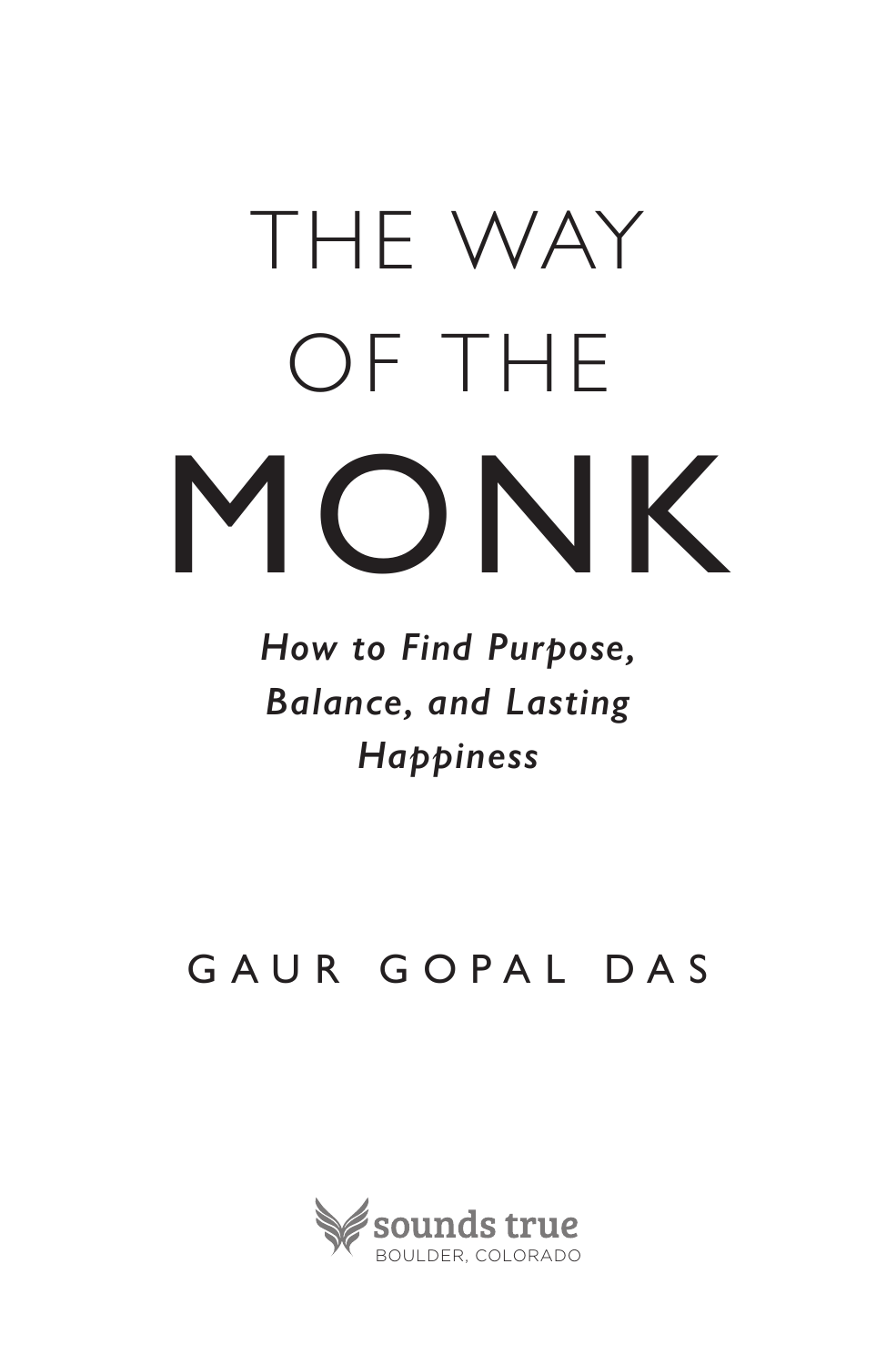#### **CONTENTS**

| <b>PREFACE</b>                |                                   | ix     |
|-------------------------------|-----------------------------------|--------|
| ١.                            | Forgetting the Keys               | T      |
| 2.                            | Seeing Beyond the Obvious         | 9      |
| 3.                            | The Journey Begins                | 15     |
| <b>WHEEL I: PERSONAL LIFE</b> |                                   | 21     |
| 4.                            | Growing Through Gratitude         | 23     |
|                               | 5. Press Pause                    | 39     |
|                               | 6. Why Worry                      | 49     |
| 7.                            | Spiritual Practice                | 57     |
| <b>WHEEL 2: RELATIONSHIPS</b> |                                   | 63     |
| 8.                            | Speaking Sensitively              | 65     |
| 9.                            | A Virtuous Vision                 | 71     |
|                               | 10. Correcting Cautiously         | 79     |
| П.                            | Forgiveness                       | 91     |
|                               | 12. Association Matters           | 105    |
| <b>WHEEL 3: WORK LIFE</b>     |                                   | $\Box$ |
|                               | 13. Competition Crossroads        | 113    |
|                               | 14. Self-Discovery                | 123    |
|                               | 15. Decoding Spirituality at Work | 133    |
|                               | 16. Integrity and Character       | 43     |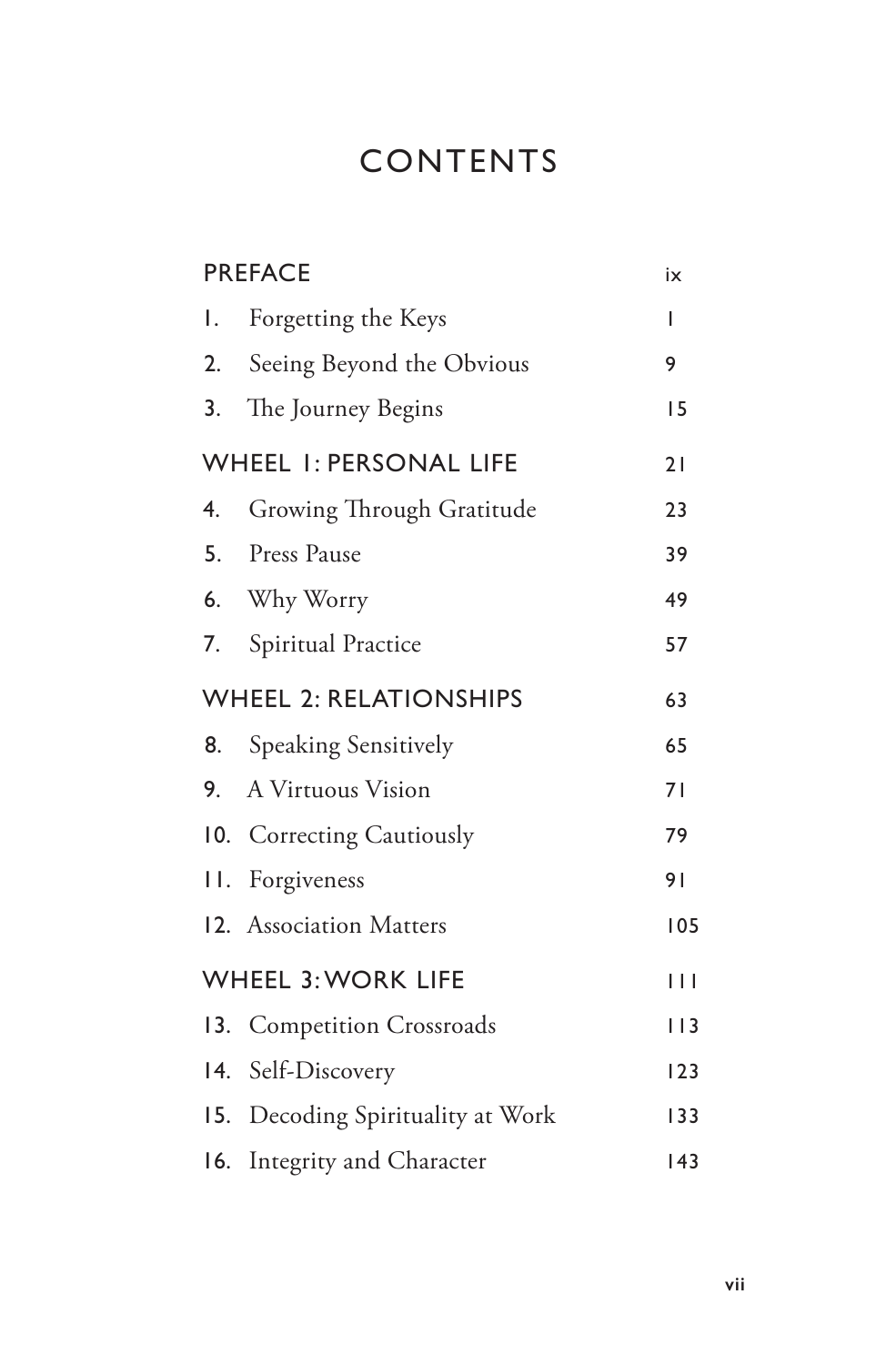| <b>WHEEL 4: SOCIAL CONTRIBUTION</b>           |     |  |
|-----------------------------------------------|-----|--|
| 17. Selfless Sacrifice                        | 151 |  |
| 18. Family First                              | 159 |  |
| 19. The Nation Narrative                      | 165 |  |
| 20. Service Brings Joy                        | 173 |  |
| APPENDIX 1:<br><b>FORGIVENESS WORKSHEET</b>   |     |  |
| <b>APPENDIX 2:</b><br><b>IKIGAI WORKSHEET</b> |     |  |
| <b>ACKNOWLEDGMENTS</b>                        |     |  |
| <b>AUTHOR'S NOTE</b>                          |     |  |
| <b>ABOUT THE AUTHOR</b>                       |     |  |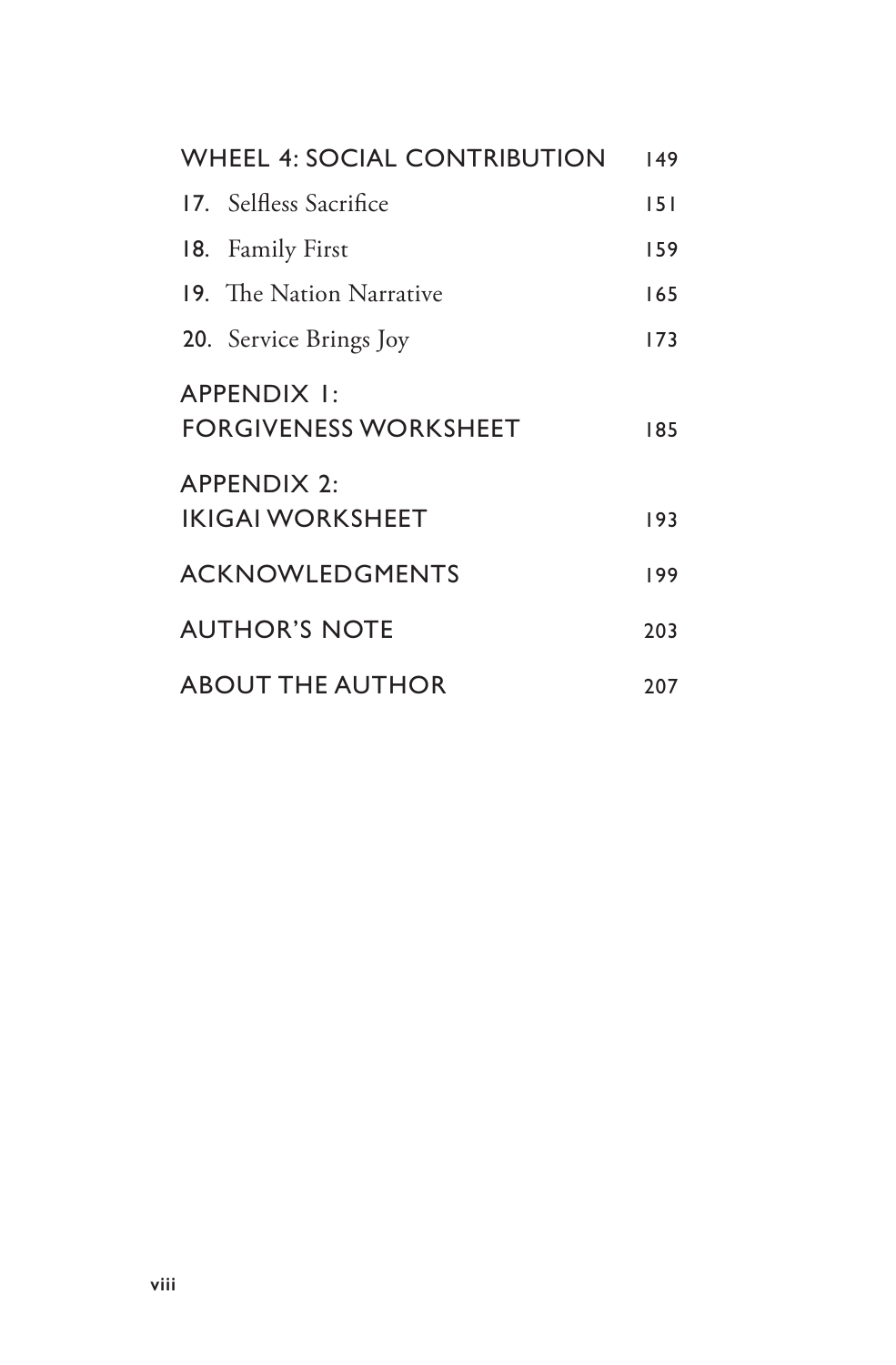#### FORGETTING THE KEYS

1

As you become successful, do not forget the keys to happiness.

Although I grew up in Pune, my heart lies in a simple ashram, paradoxically situated amidst the skyline of downtown Mumbai. I have lived there as a monk for twenty-two years, during which time I have not only been studying ancient eastern wisdom for my enrichment, but also learning how to share its practical application with the world. People who attend my lectures regularly invite me to have lunch at their homes but, to their disappointment, I usually decline. As a monk, I have to be cautious of overindulgence; it is essential to stay regulated in our habits. But after months of pleading, I hesitantly accepted an invitation to go to Mr. and Mrs. Iyer's home, a decision that would deepen my understanding of happiness in the long run.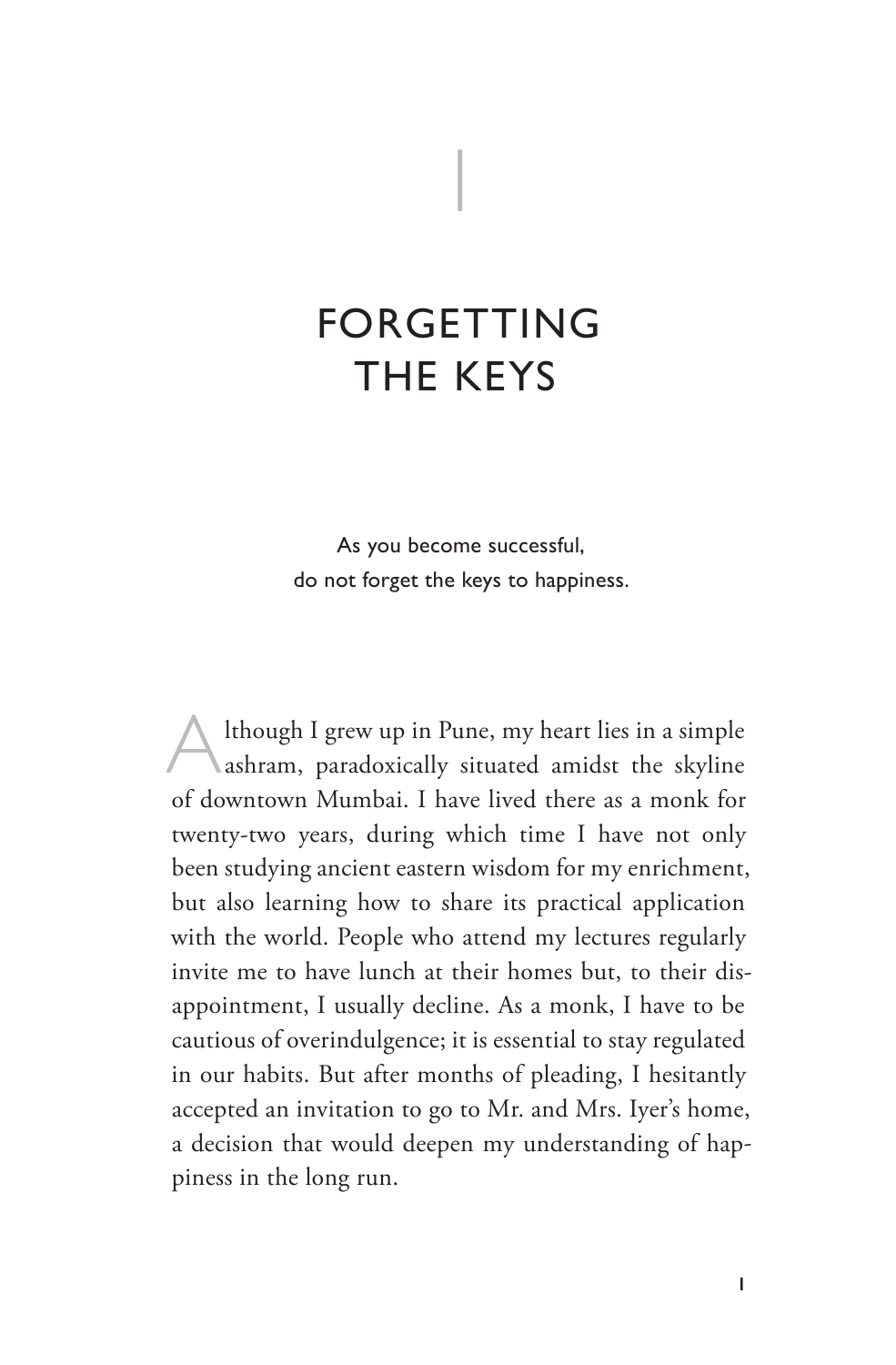Mumbai is notoriously humid in mid-May. It's the type of sticky humidity in which your sweat causes your shirt to stick to your back. But one only felt like that at sea level, not in the cloud-bound apartment of Hariprasad and Lalita Iyer situated in a high-rise in elegant Worli. This area of Mumbai is what Fifth Avenue is to New York, or Park Lane is to London. Indeed, if there were a version of the board game Monopoly for Mumbai, you would be paying a hefty price if you landed on Worli's distinguished towers: Palais Royale or Omkar 1973. And here I was, a monk with hardly a rupee to my name, enjoying the cooling breeze from the Arabian Sea on the twentyeighth-foor home of my gracious hosts.

The lunch started with me getting confused. I had never eaten sambar solely with a spoon, let alone three. They sat me at the head of their rich oak dining table, which overlooked the sea. A fragile, glittering centerpiece on the table illuminated the room as it shone in the midday sun. The table was set only for me—a weighty gold leaf–shaped plate with a satin napkin folded into a swan on it and cutlery of varying shapes and sizes around the plate—the three spoons lay in front of me, two knives to my right, and four forks to my left. Four forks! I wasn't sure if we had four in our entire ashram as nearly everyone just uses their fve fngers. I looked at Mr. Iyer slightly uneasily and begged him and his wife to join me for lunch, not only to guide me through the maze of cutlery but to also give me company. It's no fun eating alone. Mr. Iyer wanted to serve me lunch personally, but on my persuasion, he joined in. His wife, however, fought the ofer and insisted that she would personally serve us both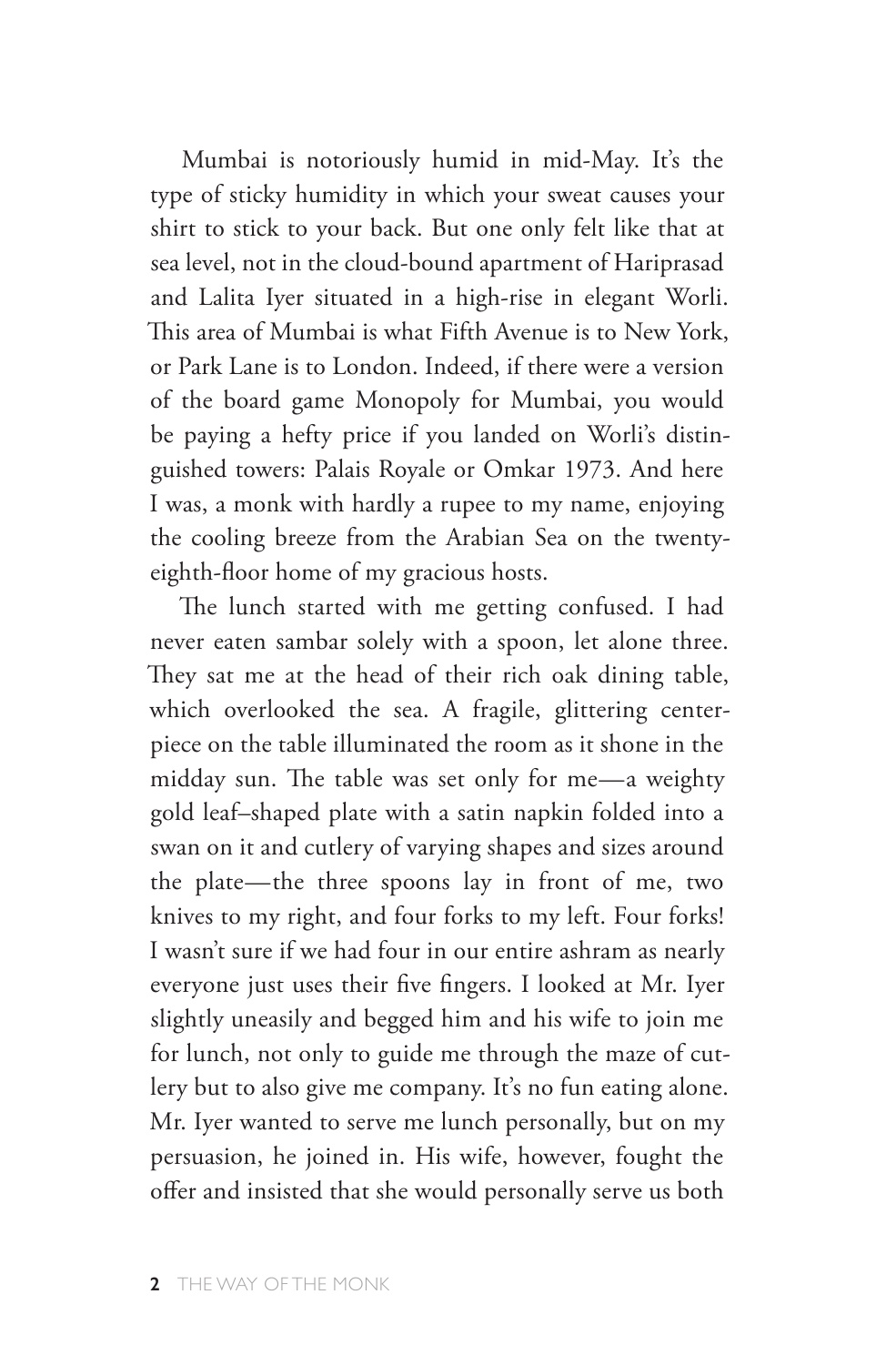hot dosas and other preparations created by the army of chefs in their bustling kitchen.

And so—armed with a dessert knife in one hand and a salad fork in the other—I attempted to cut the dosa. It was clear this was an abnormal situation for me. Hariprasad smiled warmly at me, rolled up his sleeves, and started eating with his hands, signaling to me that it was okay to do the same. I was delighted. I have always believed that food tastes better when you eat with your hands. Although he was wealthy, Hariprasad didn't seem to have an air of arrogance around him.

"How are you so humble around so much prestige?" I asked him.

"I don't think I'm humble, but any humility you think I might have is due to my simple South Indian parents who raised me with so much love," he replied.

Although there were many around his plate today, Hariprasad wasn't born with a silver spoon in his mouth. "I grew up in a small village outside Chennai . . ." he began as he dipped his dosa in the sambar. Lalita came in with another round of dosas and sat momentarily, listening to her husband with interest. "My father worked in a textile factory," Hariprasad continued. "His wages supported our family, and the factory gave us free cotton clothes that were passed down from my elder brothers and sisters. I'm the youngest, so most of my clothes had my brothers' names on the label. My father worked very hard for us."

"But look at your clothes now! You can only aford them because you're the cleverest out of all your siblings," Lalita interjected as she served him another hot dosa. They lovingly smiled at each other.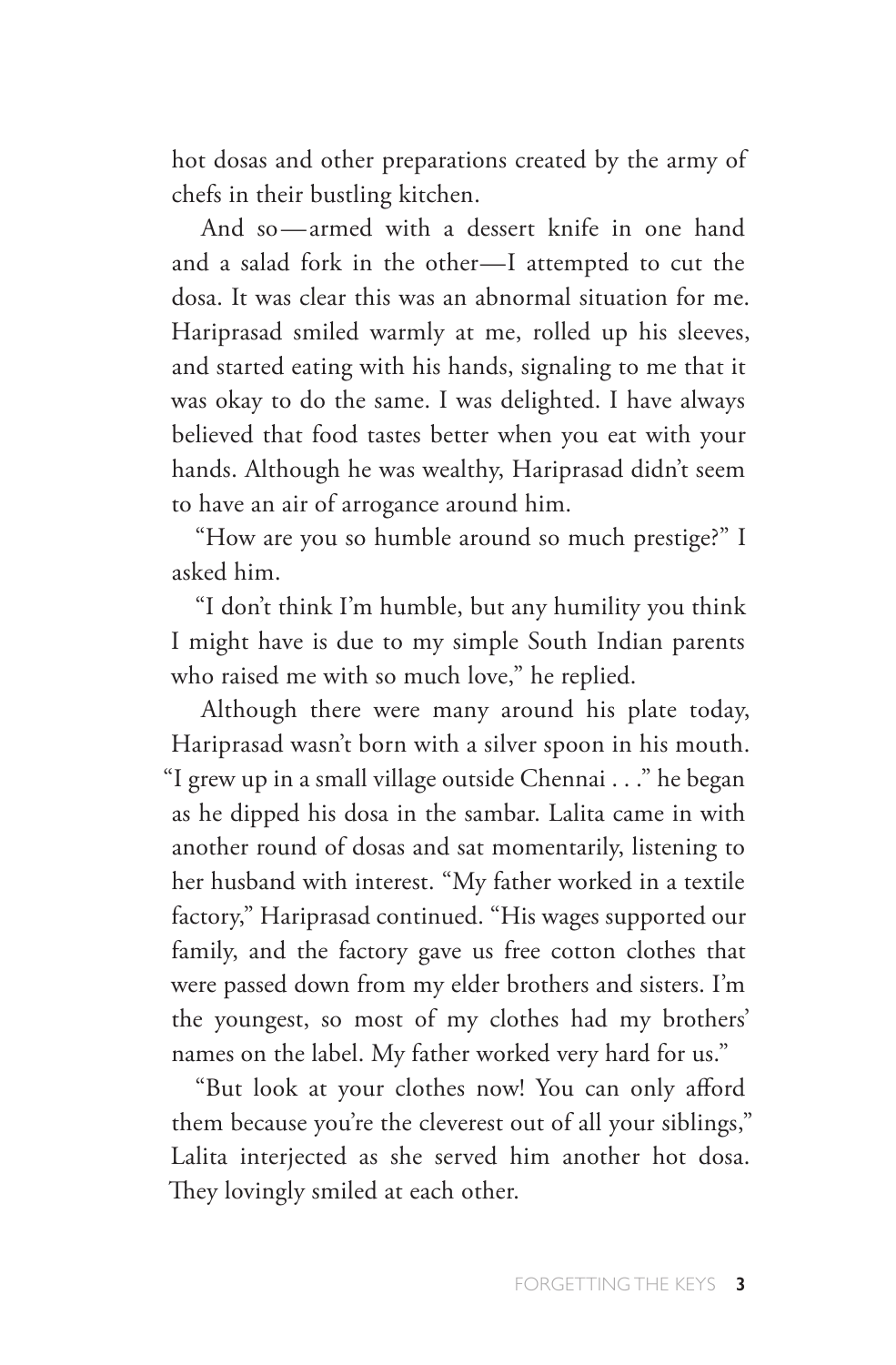"What about your mother?" I asked.

"My mother stayed at home with us. She picked us up from school, cooked all our meals, and was our counselor when times were hard. Her hair was always tightly tied in a bun, but her arms were always open for a hug. She made our education her top priority because she wanted us to live a better life."

"Well, it seems like you're living it now," I said.

Hariprasad took no notice of my comment and continued, "I remember the stress of both getting into IIT Bombay and then performing well there. It was worth it though because the Harvard MBA program accepted me immediately, given that I secured a gold medal at IIT."

"Are you talking about Harvard?" Lalita asked, while serving me two scoops of kulfi despite my protests. "That's where we first met," she told me. "I was completing my medical studies there when we ran into each other at the Harvard India Student Group, and it was love at first sight. But I didn't meet the South Indian Hariprasad then, I met 'Harry,' as his American friends called him."

"Well, I'll call him Harry from now on!" I laughed.

As lunch came to a close, Harry spoke of the work he does as the director of a multinational consulting frm. Harry's success at Harvard gave him a boost—at age thirty-fve, he was already one of the youngest directors in the company's history and he was responsible for the frm's Asia operations.

"We both are trying to help as many people as possible before we think about children. We want to empower people to be successful," Harry said, holding his wife's hand.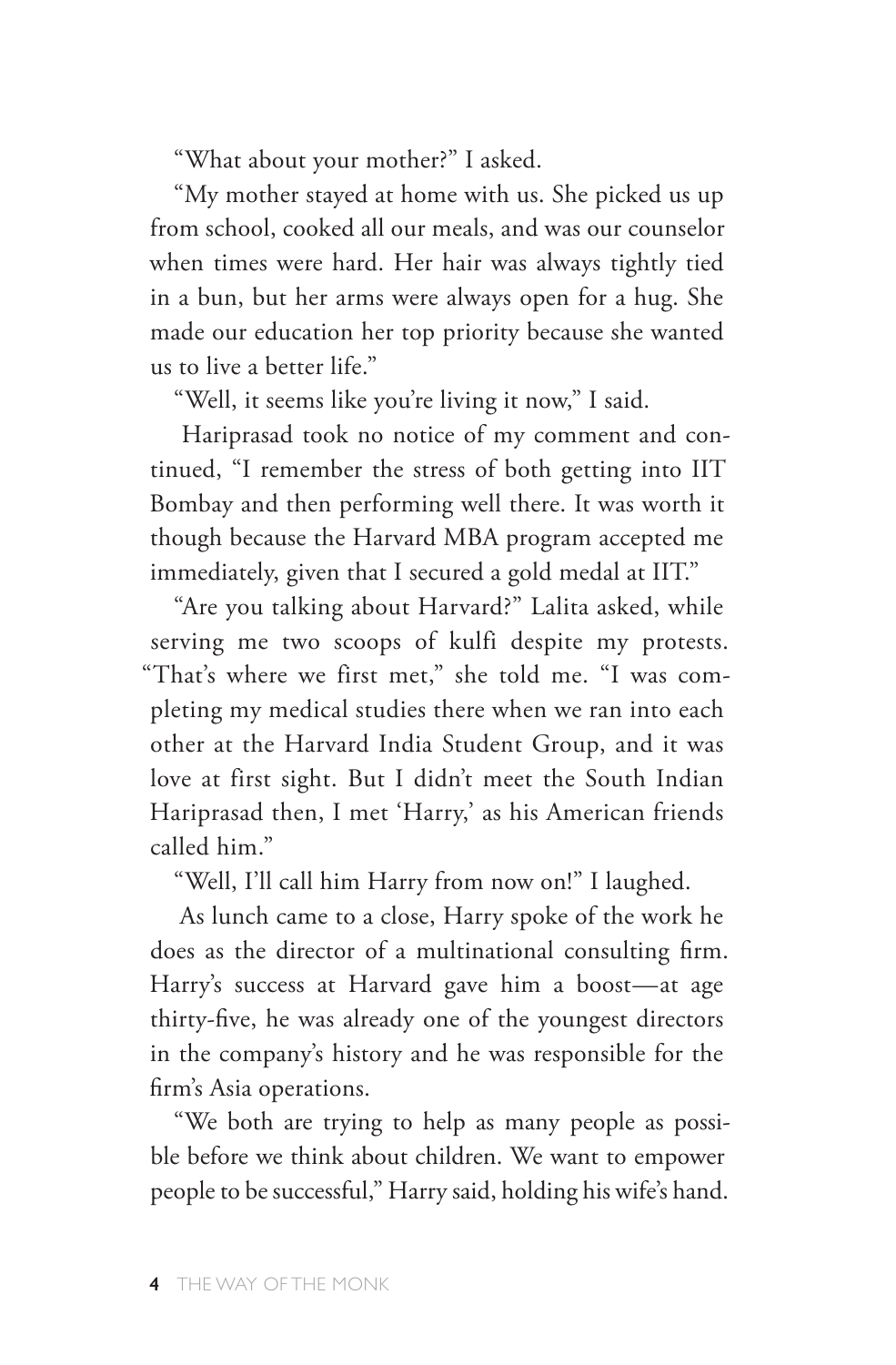I was pleasantly surprised at how cultured and courteous this couple was. Lalita's world-class sambar also symbolized the warmth and love between them.

"Thank you for a wonderful lunch!" I said to them, signaling that I had to leave. "I would love to stay longer, but we have meetings at the ashram in an hour. Can you call me a cab?" I requested.

"A cab!" Harry exclaimed as if ofended. "Please let me drop you back. The ashram is only thirty minutes away."

I thanked Lalita for the delicious meal. She thanked me back with a smile, but I noticed that she was holding her stomach as though she was not feeling well.

I thought nothing of it and neither did Harry. We rushed to the elevator, which transported us from the clouds into the underground garage in moments.

Harry frisked himself in a panic as the elevator doors opened. It was the same expression one has when they cannot feel their phone in their pocket. "I've forgotten my keys," he said, as he vigorously pressed the button for the elevator to take him back to the twenty-eighth foor. "I'll be right back." He left me in what seemed like a deserted parking garage.

As we hurried to his car, I expressed how deeply impressed I was that a couple of their stature, wealth, and infuence was reconnecting with their spiritual roots again.

"Can I tell you a story that I think you'll appreciate?"

Harry nodded as we both settled in for our short journey across town. He turned on the passenger light and gazed at me intently as I began speaking.

"Going on a holiday with your friends is one of the best experiences you can have. Before I became a monk, three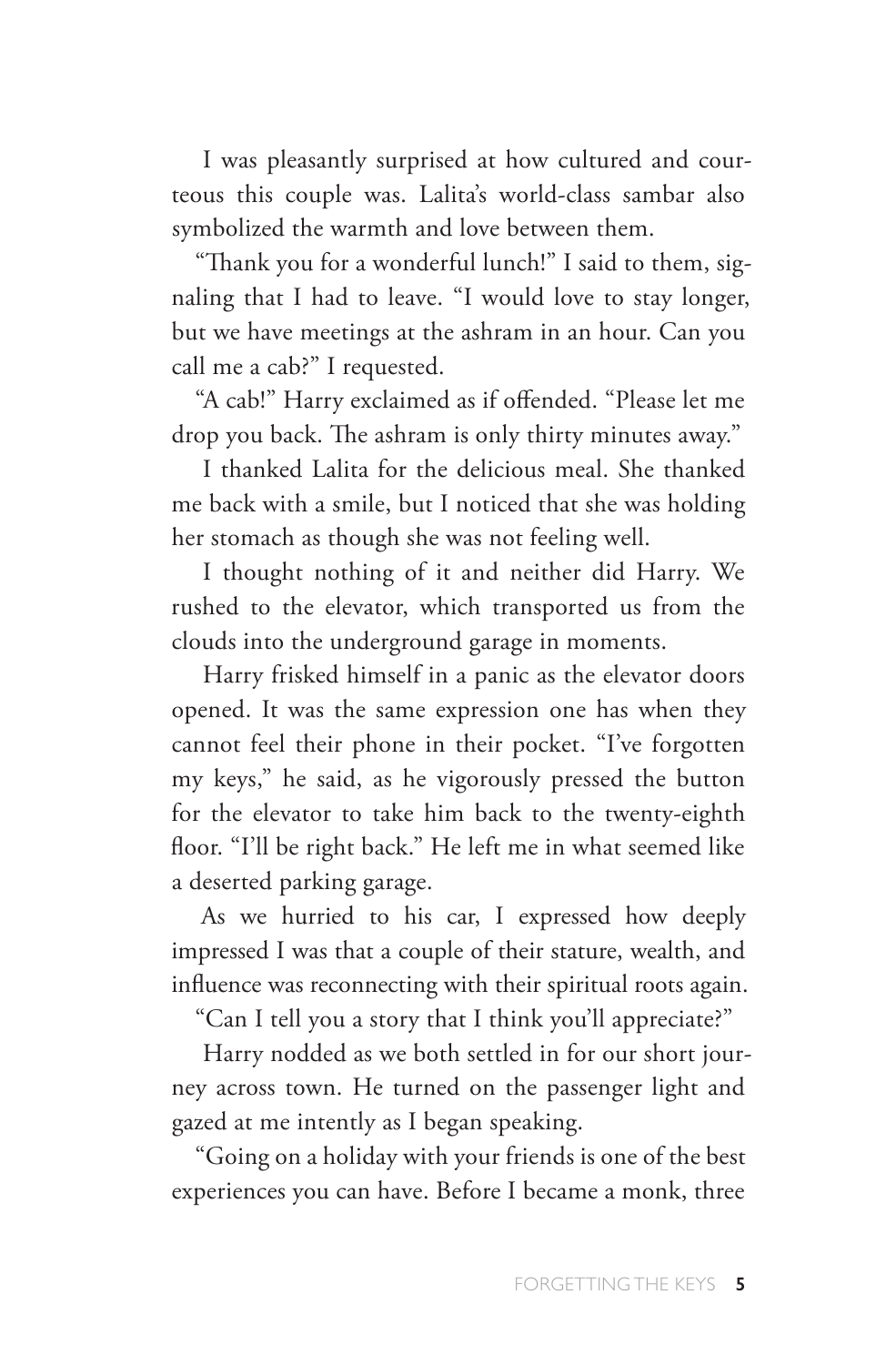of my close friends from university in Pune and I decided to take a trip to New Delhi together. We had booked a hotel but little did we realize that our room was on the eighteenth foor of a high-rise building," I said, watching Harry reverse the car from his parking spot. "After we dropped our bags of, we decided to explore the city by auto rickshaw. We started at Red Fort, ate lunch at Chandni Chowk, meditated at the Lotus Temple, and then rested on the lawns around India Gate. It had been a good day. Tired and slightly hungry, we decided to return to our hotel and order room service. We arrived at the hotel just after sunset, to the news that the elevator had broken down."

Harry gasped. "What did you do?"

"We were young, so we decided to walk up all the way to our room.

"We were exhausted by the end of it, but as the saying goes, time fies when you're having fun. Speaking and laughing with friends makes everything easier."

"I agree," he said, nodding. "What did you all talk about?" "Well, we told jokes and stories, made each other laugh, teased each other. We moved from floor to floor with no complaints whatsoever. On the fifteenth floor, we realized that one of our slightly chubby friends wasn't saying much. 'Are you okay?' I asked. 'I'm fne,' he said bluntly. We all have that one friend who is terrible at telling funny stories. He was that guy."

"All my friends are funny!" Harry exclaimed.

"Well, you're probably the unfunny one then," I teased. "So after a few minutes of persuasion, we convinced this friend of ours to tell us a story. He stuttered at frst, but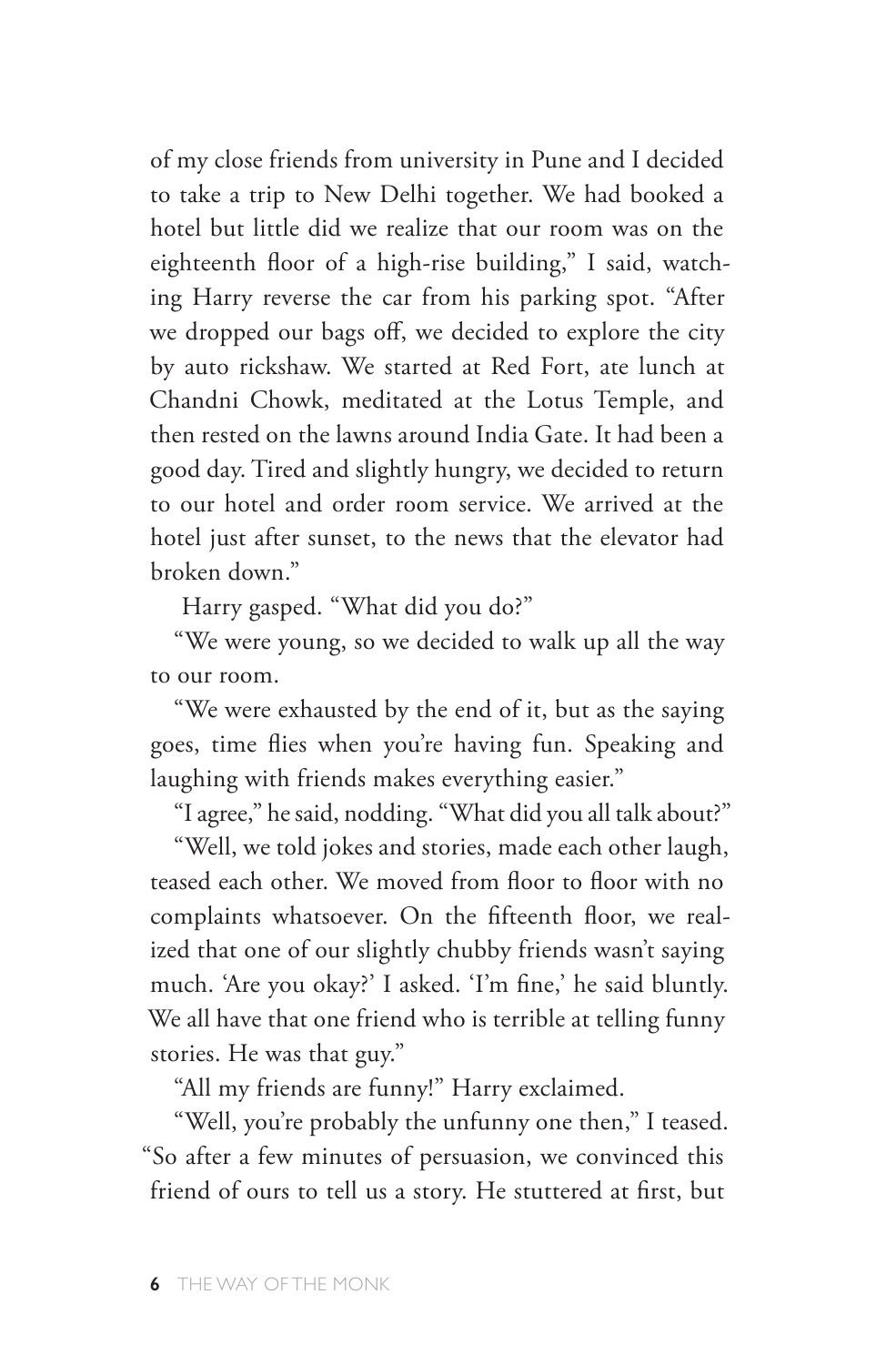then blurted out, 'My funny story is that I've forgotten the keys to our room in the rickshaw.' Our faces dropped. We had just learned about the principle of *ahimsa*, or nonviolence, at the Lotus Temple, but in that situation, ahimsa was impossible to practice! Using all our power of restraint, we started our silent journey back down to the reception, praying that the hotel had some spare keys."

Harry burst out laughing. "I can imagine the anguish on your face when you found out he didn't have the key."

I nodded. "However, only years later did I understand the lesson behind this story. I thought of it again today when you forgot your car keys. Harry, you have made incredible progress in life. People only dream of the kind of success you have achieved. From studying at prestigious institutions around the world to having a loving partner, living on the top floor of a skyscraper, having a seven-fgure salary and a professional reputation years ahead of your age, you have come a long way. However, I am so glad that you haven't forgotten the keys to your happiness as you have moved up on the ladder of success. As a society, it's all too easy to focus on our external achievements and forget to assess whether we are happy with the state of our life. I'm relieved that you haven't neglected that aspect of your life."

"I suppose so . . ." Harry remarked uneasily. He wasn't smiling any more. I sensed the change of tone in his voice. An awkward silence fell upon us as we left the underground parking.

There was something he wanted to say, but I didn't know what.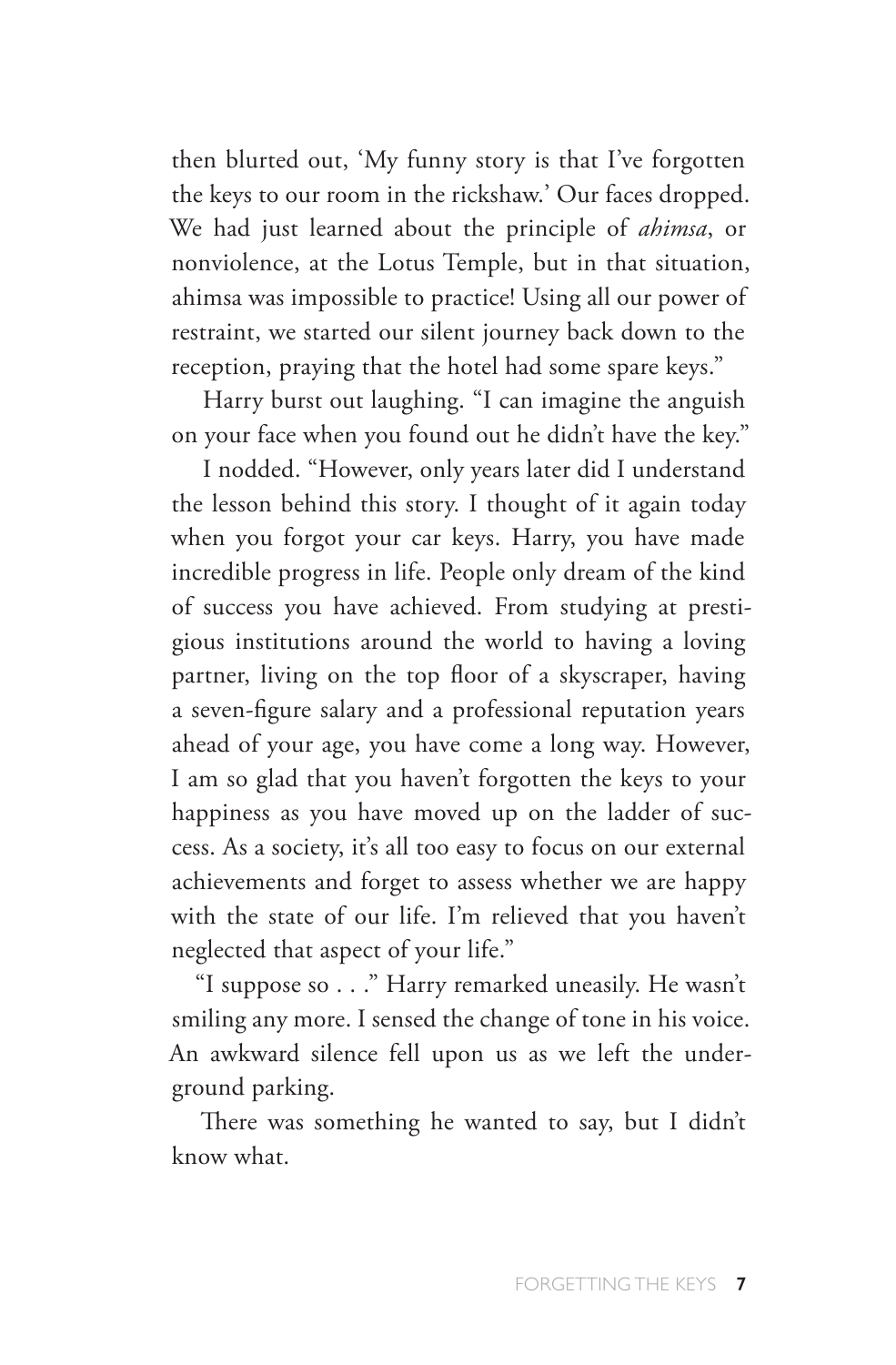## 2

#### SEEING BEYOND THE OBVIOUS

Behind the smiles, everyone is going through personal struggles we know nothing about.

ave you ever walked into a room where two people have argued? You can immediately sense the stale energy in the room; the silence between them can be deafening. Miscommunication can spark similar tension. When Harry fell silent I found myself wondering: Had I said something wrong? Had I ofended him? Insulting someone who has hosted you at their home is one of the most regrettable things one can do. Two minutes passed before I decided to break the deadlock.

"So where did you buy this car?" I asked, trying to change the subject to something more palatable.

Harry seemed to appreciate that I was trying to fnd common ground and followed suit. He still didn't seem to feel comfortable sharing with me whatever it was he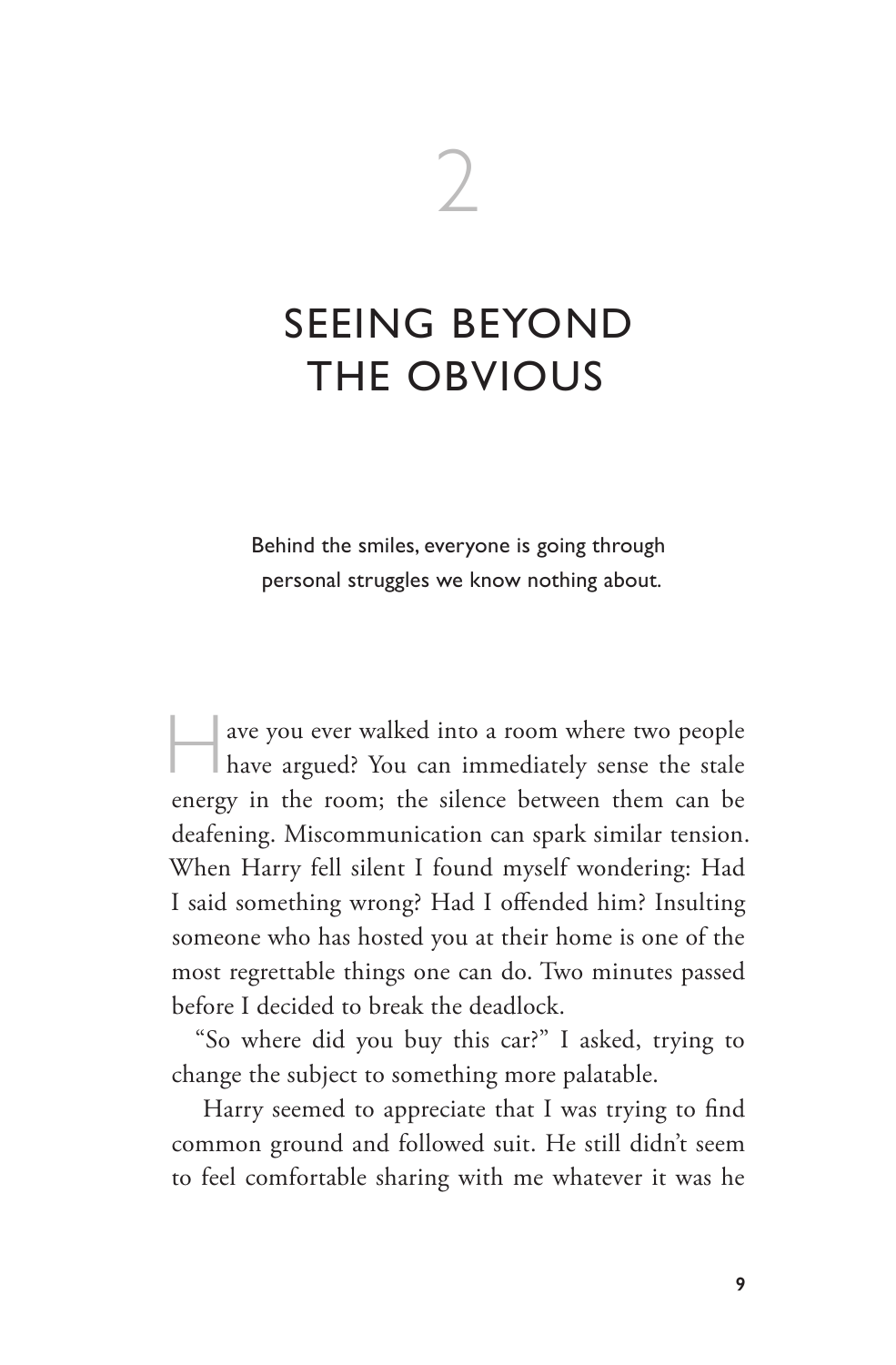was thinking. "Well, I needed to buy a car after I sold the Mercedes. My wife and I were taking cabs everywhere for the frst few weeks. One day when we were visiting some friends in Juhu, the cab stopped at a traffic light directly outside the Lexus showroom. That was when I saw her—sparkling from within the polished glass. It was love at frst sight!" He cheered up at that memory.

"This car seems like your prized possession," I replied.

He nodded repeatedly. "There are not many things in the world that can make you happier than a car like this." Harry slammed the brakes, our seat belts tightened, and I saw him frmly gripping the steering wheel. We came to a sudden halt. Carried away by his thoughts, he had not realized that the traffic had built up ahead. "Sorry about that, I wonder what the problem is," he said apologetically, peering ahead.

"No problem," I replied. "Are you okay?" I asked, a little startled.

Harry gazed into the distance, trying to see the root of the problem, but had no luck. "Yes, I am okay, but I'm surprised. There is never traffic here!" he said, sounding disappointed.

Although things have improved to some extent, Mumbai is still known as India's "crash capital." It has roughly the same number of cars as London, but more than four times the number of road fatalities. Cars can sometimes be reckless as they zip past red lights and try everything to zigzag through dense traffic jams.

However, for the moment we were trapped in his Lexus and not going anywhere. I messaged one of my colleagues that I would be late for the meeting. "We're stuck!"